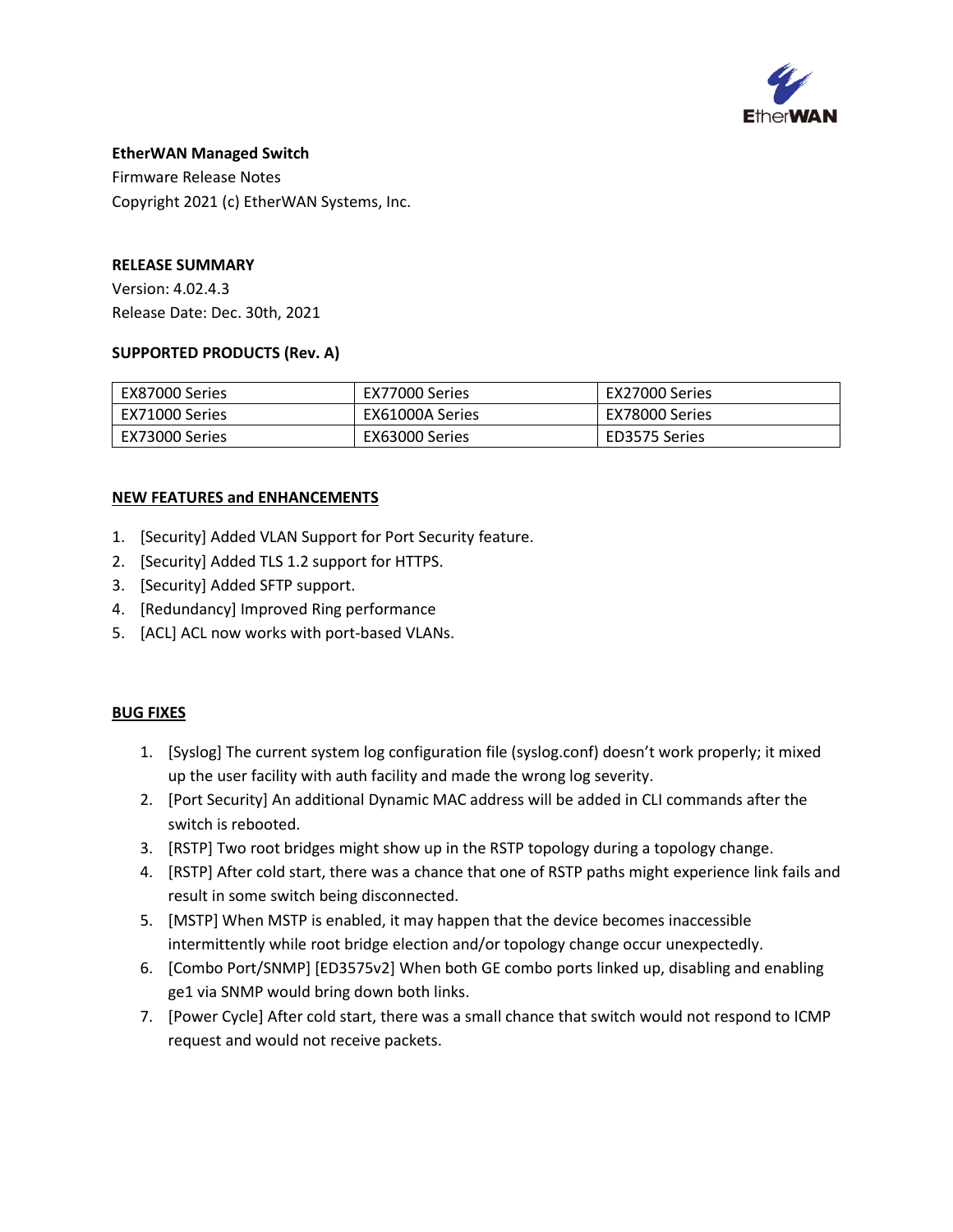

Firmware Release Notes Copyright 2021 EtherWAN Systems, Inc.

### **RELEASE SUMMARY**

Version: 4.02.3.2 Release Date: Aug. 09, 2021

### **SUPPORTED PRODUCTS (Rev. A)**

| EX87000 Series   | EX77000 Series  | EX27000 Series |
|------------------|-----------------|----------------|
| l EX71000 Series | EX61000A Series | EX78000 Series |
| l EX73000 Series | EX63000 Series  | ED3575 Series  |

### **NEW FEATURES and ENHANCEMENTS**

- 1. [Security] Added Port Security feature to restrict unauthorized MAC address.
- 2. [System Message] Remove repeated unnecessary "could not getpeername" log message.

### **BUG FIXES**

1. [EX77000] [System] When a large amount of data is accessed at the physical coding layer of the switch, it may cause switch ports to stop forwarding traffic or the switch link being disconnected.

2. [Reboot] When two or more switches are connected to eVue, some may unexpectedly reboot due to packets being handled by CPU incorrectly.

3. [DHCPv6] Saved IPv6 address settings may be lost on reboot.

4. [MAC Table] The layer 2 MAC polling intervals from the system was incorrectly set resulting in the MAC table not being updated correctly.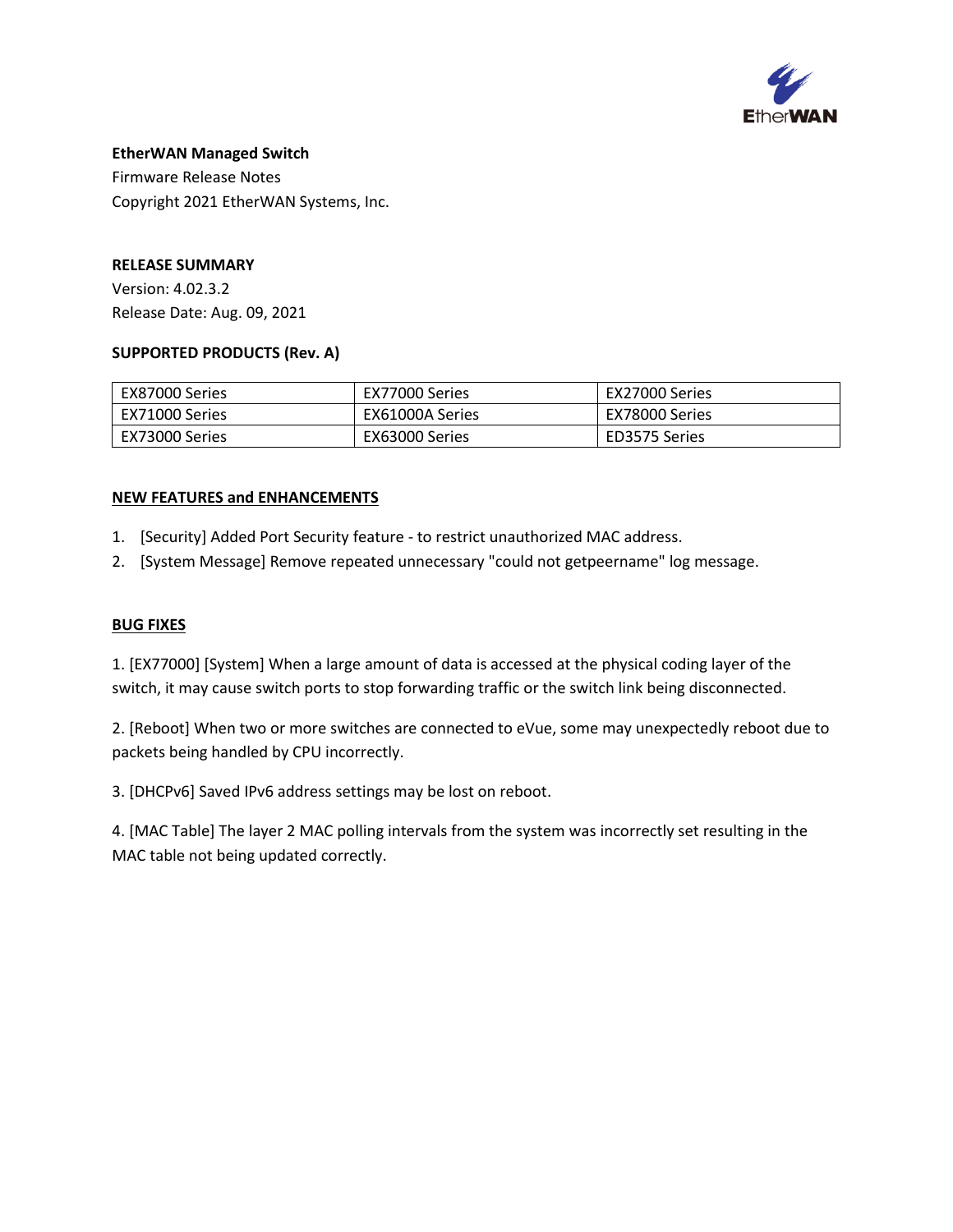

Firmware Release Notes Copyright 2021 EtherWAN Systems, Inc.

### **RELEASE SUMMARY**

Version: 4.02.2.0 Release Date: Mar. 11, 2021

### **SUPPORTED PRODUCTS (Rev. A)**

| EX87000 Series   | EX77000 Series  | EX27000 Series |
|------------------|-----------------|----------------|
| l EX71000 Series | EX61000A Series | EX78000 Series |
| EX73000 Series   | EX63000 Series  | ED3575 Series  |

### **BUG FIXES**

- 1. [RSTP/MSTP] The BPDU (Bridge Protocol Data Units) packets may be dropped when there is broadcast/unicast traffic congestion.
- 2. [MSTP] The convergence time of MSTP is too long with CISCO switches.

**Note: all supported products above in this version will also include all new features, enhancements and bug fixes in version: 4.02.1.9**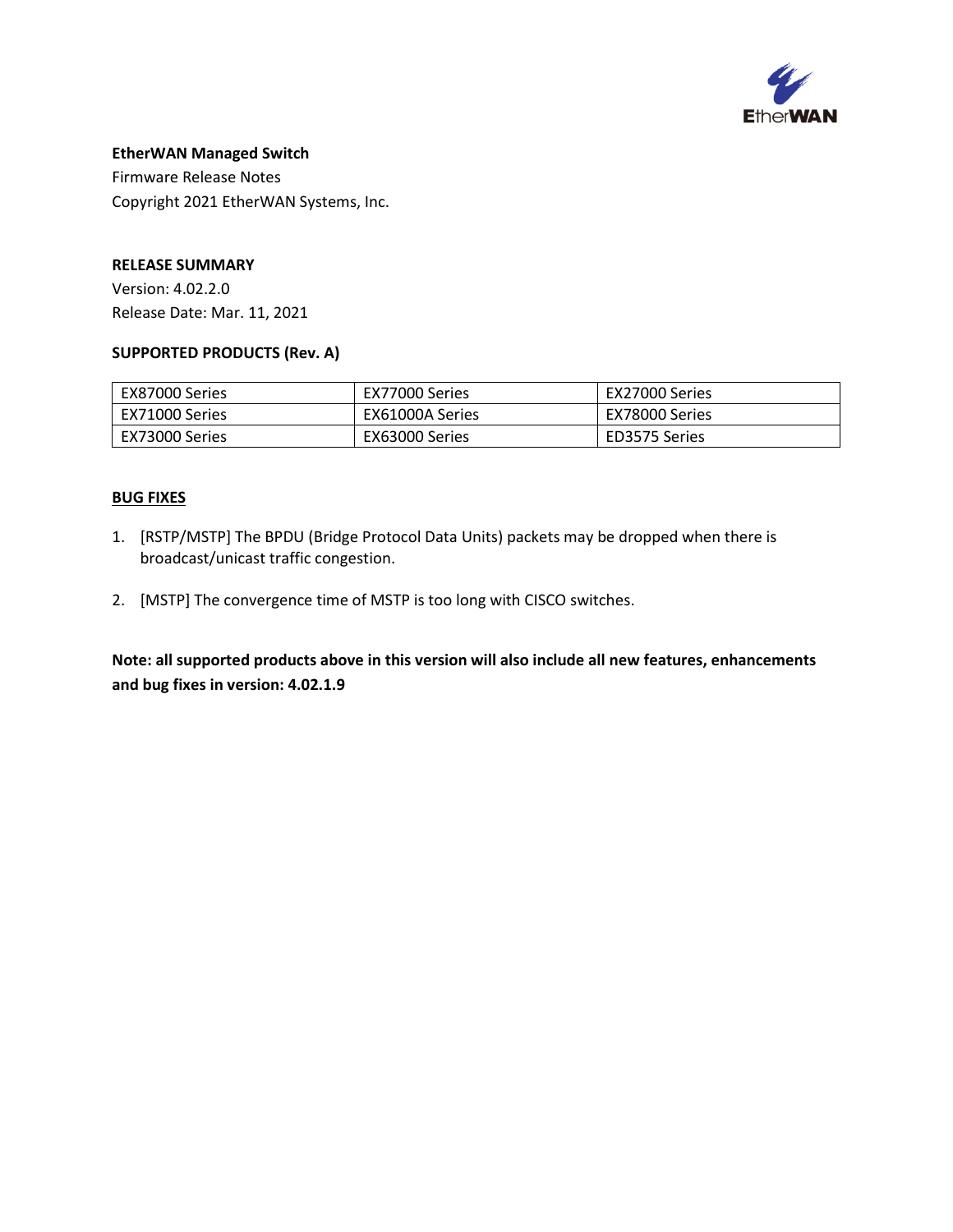

Firmware Release Notes Copyright 2020 EtherWAN Systems, Inc.

## **RELEASE SUMMARY**

Version: 4.02.1.9 Release Date: Oct. 16, 2020

### **SUPPORTED PRODUCTS (Rev. A)**

| EX87000<br>Series | 7000S<br>-w.<br>Series | Series<br>.<br>- |
|-------------------|------------------------|------------------|
|                   |                        |                  |

## **NEW FEATURES and ENHANCEMENTS**

1. [Security] Enhanced TACACS+ authorization feature.

Enhanced CLI commands and fine-tuned Web Interface for TACACS+ authorization.

## **BUG FIXES**

1. [System] There was a chance that the device may continue sending out Topology Change packets abnormally after enabling RSTP.

2. [System] The device would continue sending out Topology Change packets when LACP ports were in use.

3. [MSTP] When MSTP was enabled in the topology, there are chances that users may not be able to access the devices via Telnet.

4. [VLAN] When there were more than 20 VLANs on the device, the system CPU usage could reach 100%.

5. [RMON] Packets transmitted and received statistics were incorrect.

6. [SNMP] The MIB Browser like utility may not able to connect to the device any more while traversing the public MIB continuously.

7. [Ring] When the alpha ring was enabled on fiber ports, there is a chance that the remote switch may not send out FEF (Far End Fault) pattern as expected, causing the abnormal behavior of the LED of the fiber ports on the local switch.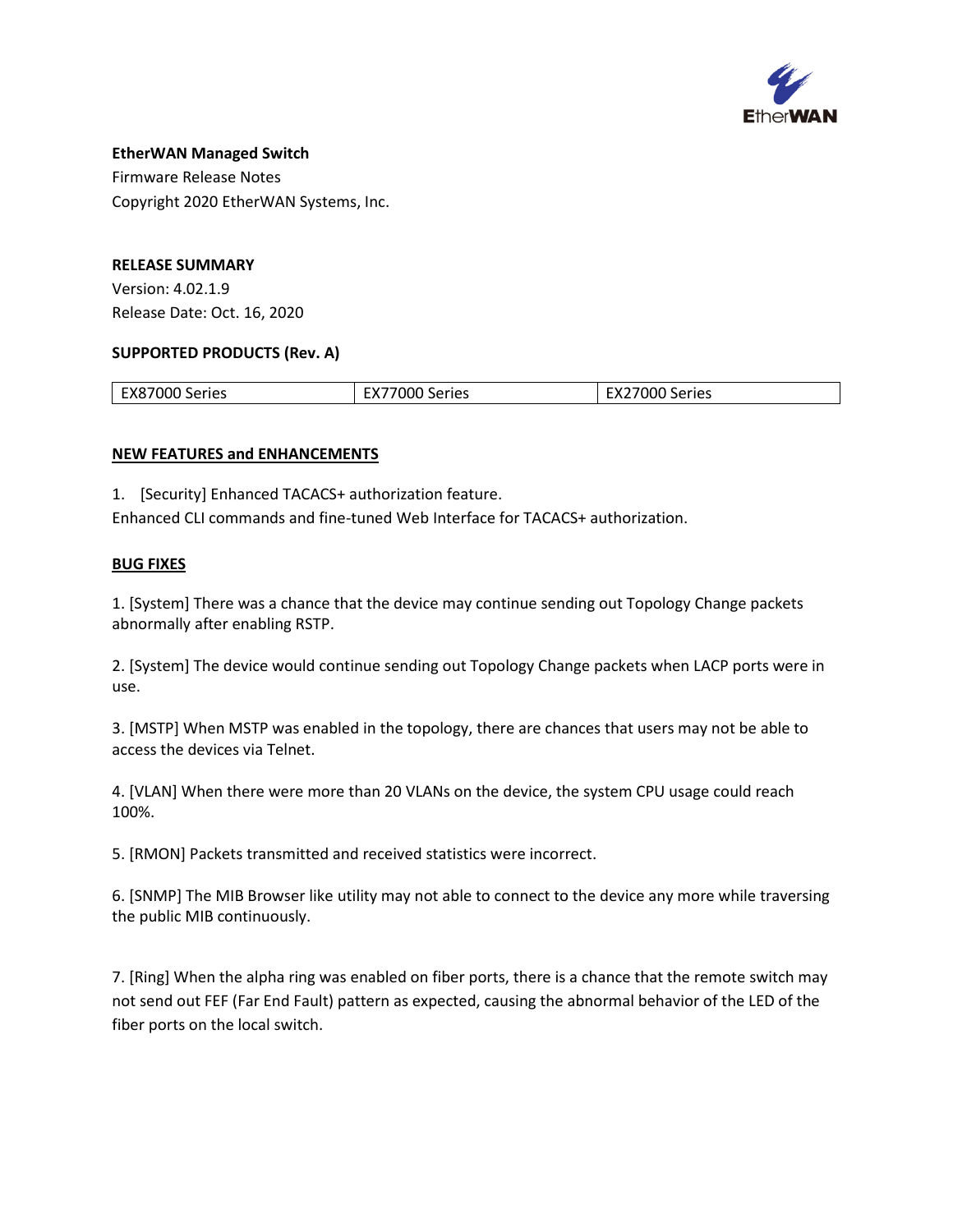

Firmware Release Notes Copyright 2019 EtherWAN Systems, Inc.

### **RELEASE SUMMARY**

Version: 4.02.0 Release Date: August 12, 2019

#### **SUPPORTED PRODUCTS**

| EX71000 Series | EX61000A Series | EX78000 Series |
|----------------|-----------------|----------------|
| EX73000 Series | EX63000 Series  |                |

#### **NEW FEATURES**

### **1. AES encryption standard support for SNMPv3**

Including support for AES-128, AES-192, and AES-256

### **2. Support for increased password complexity and set maximum number of failed login attempts**

Minimum of 8 and maximum of 35 character password length, without leading or trailing spaces.

#### **3. Log can be saved to flash**

In addition to saving the system logging messages in the memory (RAM) of the switch, messages can

be also saved into the switch's non-volatile memory (flash)

### **4. Email alarm notifications**

Allows switch to send email alerts to up to three recipients when an environmental

alarm is triggered, configurable from GUI and CLI.

New CLI Commands: msmtp auth host WORD

msmtp auth passwd WORD

msmtp auth port <1-65535>

msmtp auth ssl

msmtp auth username WORD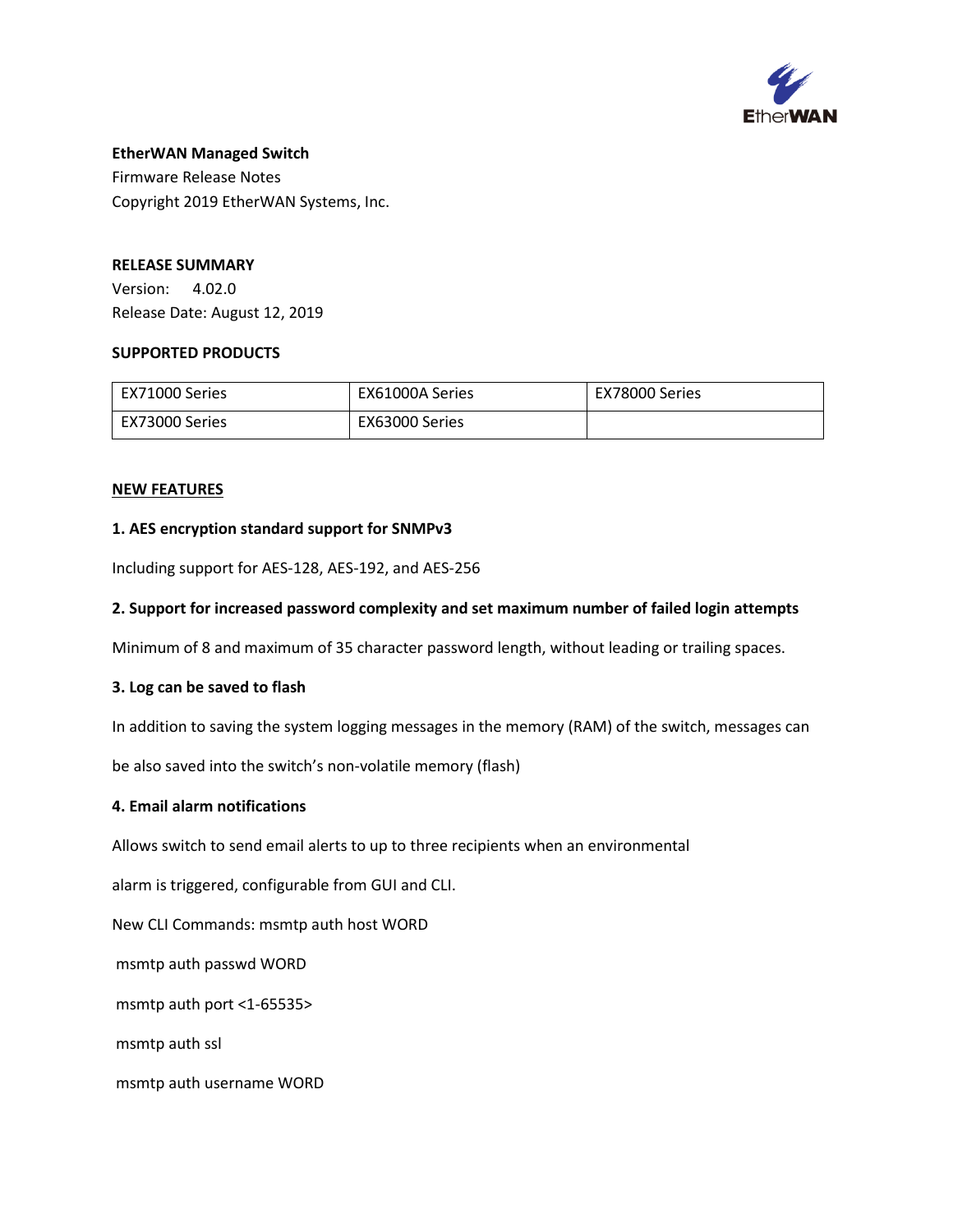

### **5. LinkDown Disable**

As a security feature, a port can be configured to automatically shut down when it becomes

disconnected. When this feature takes effect, the port must be re-enabled manually.

New CLI Command: [no] linkdown-disable

### **6. Control Access to show running-config**

New CLI Command: multiuser-access show-running-config tech (hide | show) oper (hide | show)

### **7. Up to two NTP servers can be configured**

Expanded CLI Command: ntp server server1.ntp.org 192.168.12.20

### **8. Show system uptime in CLI**

New CLI Command: show system-uptime

### **9. EX78000 only: PoE can be extended to 250m (820ft) with 10Mbps transfer speed**

When the extend mode is enabled, single POE port supports up to 250m (820ft) of transmission and

10Mbps speed

New CLI Commands: poe extend-mode enable

#### **Changed**

loopback detect MAC address changed from 01-80-C2-00-00-05 to 01-80-C2-00-03-00.

#### **BUG FIXES**

Fixed: Port state inconsistency issue when running RSTP/MSTP protocols

Fixed: When user upgraded to new firmware, the IP default-gateway was removed in running-config

Fixed: QoS's user Priority did not work properly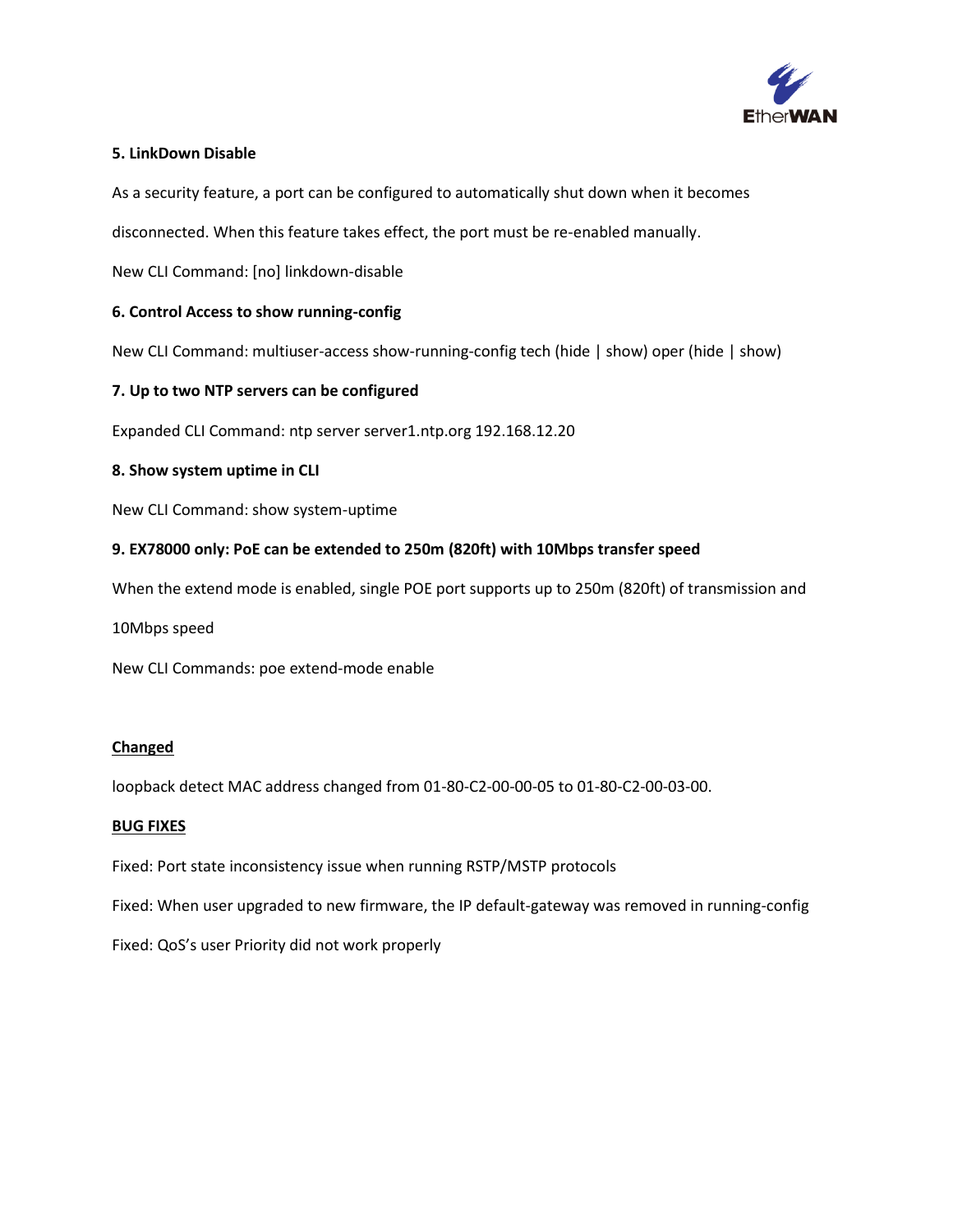

Firmware Release Notes Copyright 2019 EtherWAN Systems, Inc.

### **RELEASE SUMMARY**

Version: 4.01.0 Release Date: 2019, Jan 7

#### **SUPPORTED PRODUCTS**

| l EX71000 Series | EX61000A Series | EX78000 Series |
|------------------|-----------------|----------------|
| l EX73000 Series | EX63000 Series  |                |

### **NEW FEATURES**

### **1.Added PoE watchdog**

PoE Watchdog is a management feature to help system administrators monitor and manage critical PoE powered devices. PD Watchdog is only supported on PoE enabled ports. Once enabled, the system will continuously ping a user specified IP address across the port. If the system does not receive a reply within a specified interval, it can automatically power down or power cycle the powered device.

New CLI Commands:

| Enable         | PoE watchdog enable                              |
|----------------|--------------------------------------------------|
| failure-action | Action to take if check fails                    |
|                | No action                                        |
|                | Power cycle (reboot PD)                          |
|                | Power off                                        |
|                | max-failure-count PoE Device check failure count |
| ping-interval  | Ping interval                                    |
| startup-delay  | PoE Device startup delay check time              |
| target-address | Failure check IP                                 |
|                |                                                  |

#### **2.Added PoE force mode**

New CLI Commands: To display the device's model number: CLI Command Mode: **Privileged Exec Mode**

#### **Enable poe force mode globally**

To enable poe force mode, use the following CLI command: CLI Command Mode: Global config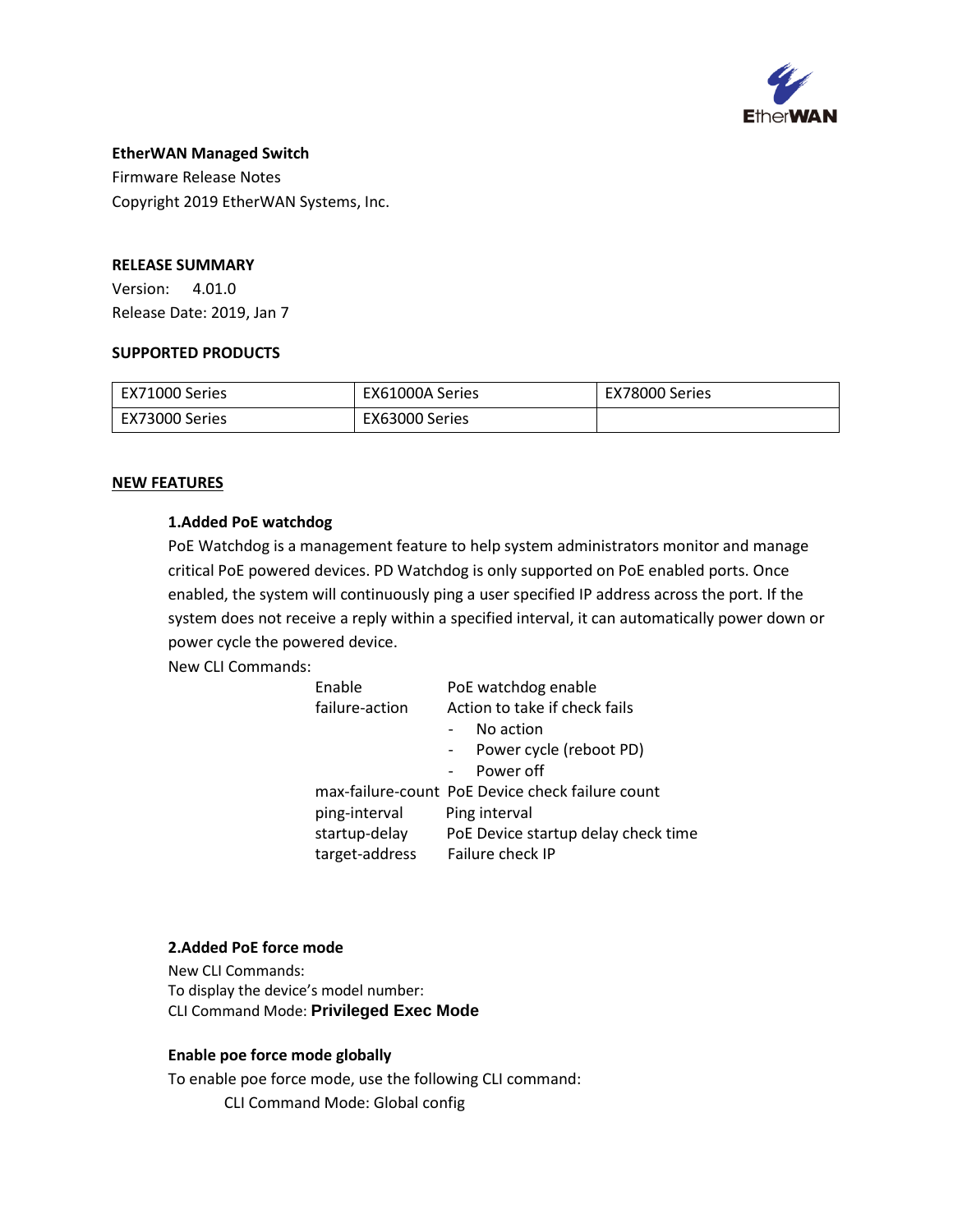

CLI Command Syntax: [no] poe force-power enable

## **Enable poe force mode on a port**

To enable poe force mode, use the following CLI command:

CLI Command Mode: Interface config

CLI Command Syntax: poe force-power on

no poe force-power

## **3.Added LLDP for Media Endpoint Device**

New CLI commands:lldp med-tlv-select location

location civic-address

location coordinate

location ecs-elin

## **4.Added MAC-based Authorization**

New CLI commands: auth-mac system-auth-control auth-mac username-format UPPERCASE

## **5.Added IPv6 Addressing, Route and DHCPv6 Server**

New CLI Commands: ipv6 address

get ipv6 dhcpv6 enable

dhcpv6-server enable

dhcpv6-server range

dhcpv6-server lease-time

ipv6 forwarding

ipv6 mroute

ipv6 neighbor

ipv6 route

### **6.Added Display the Device Serial Number**

New CLI command: show serial number

### **MISCELLANEOUS CHANGES**

- **1. Flow control is now turned off as default**
- **2. STP auto-edge is now disabled as default**
- **3. LLDP is now enabled by default**
- **4. Supports 256Vlan**
- **5. Can be Manually selected 100 or 1000M speed on SFP ports**

#### **BUG FIXES**

**1. Fix for a Radius interop issue with Cisco ISE, increasing the radius state from 48 to 256 characters**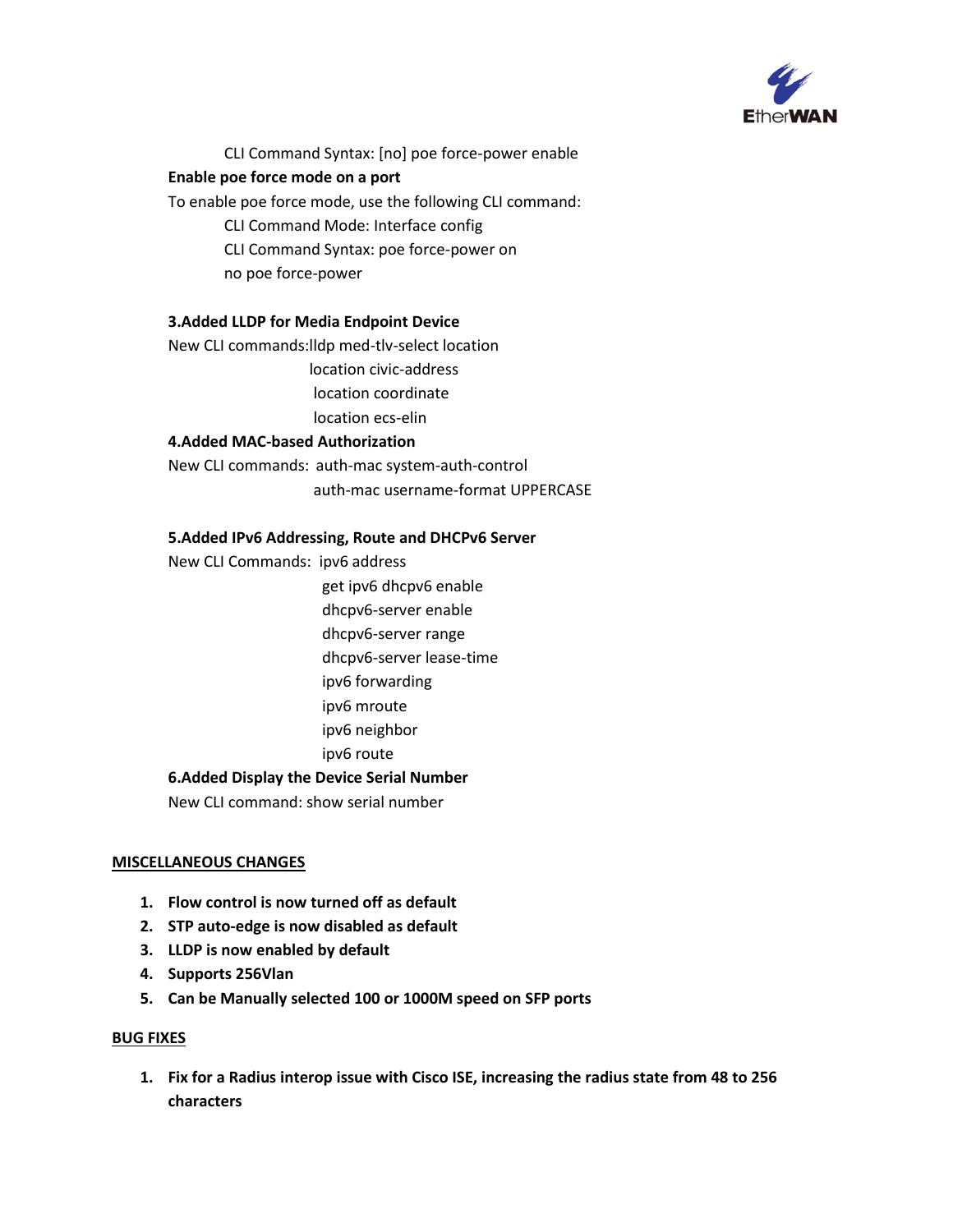

**2. Alpha chain convergence time is more than 800ms**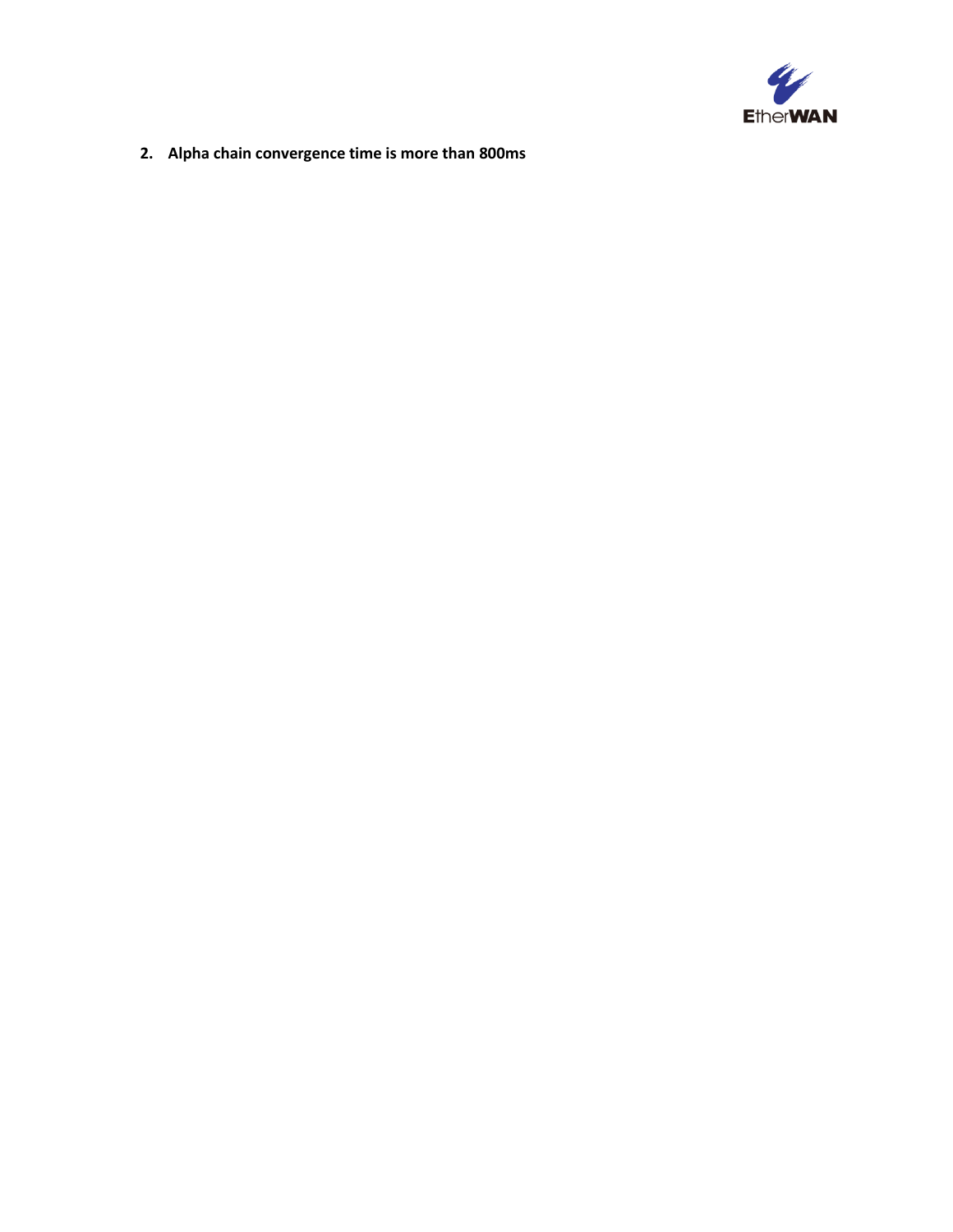

**EtherWAN Managed Switch**  Firmware Release Notes Copyright 2018 EtherWAN Systems, Inc.

**RELEASE SUMMARY** Version: 4.00.3 Release Date: 2018/Sep/25

**SUPPORTED PRODUCTS** EX73000/EX63000

## **BUG FIXES**

Fixed: SFP Giga port incorrectly links up at 100M. (Random Issue, Probability: 3/10) Fixed: Cannot ping the switch with a ring topology running RSTP